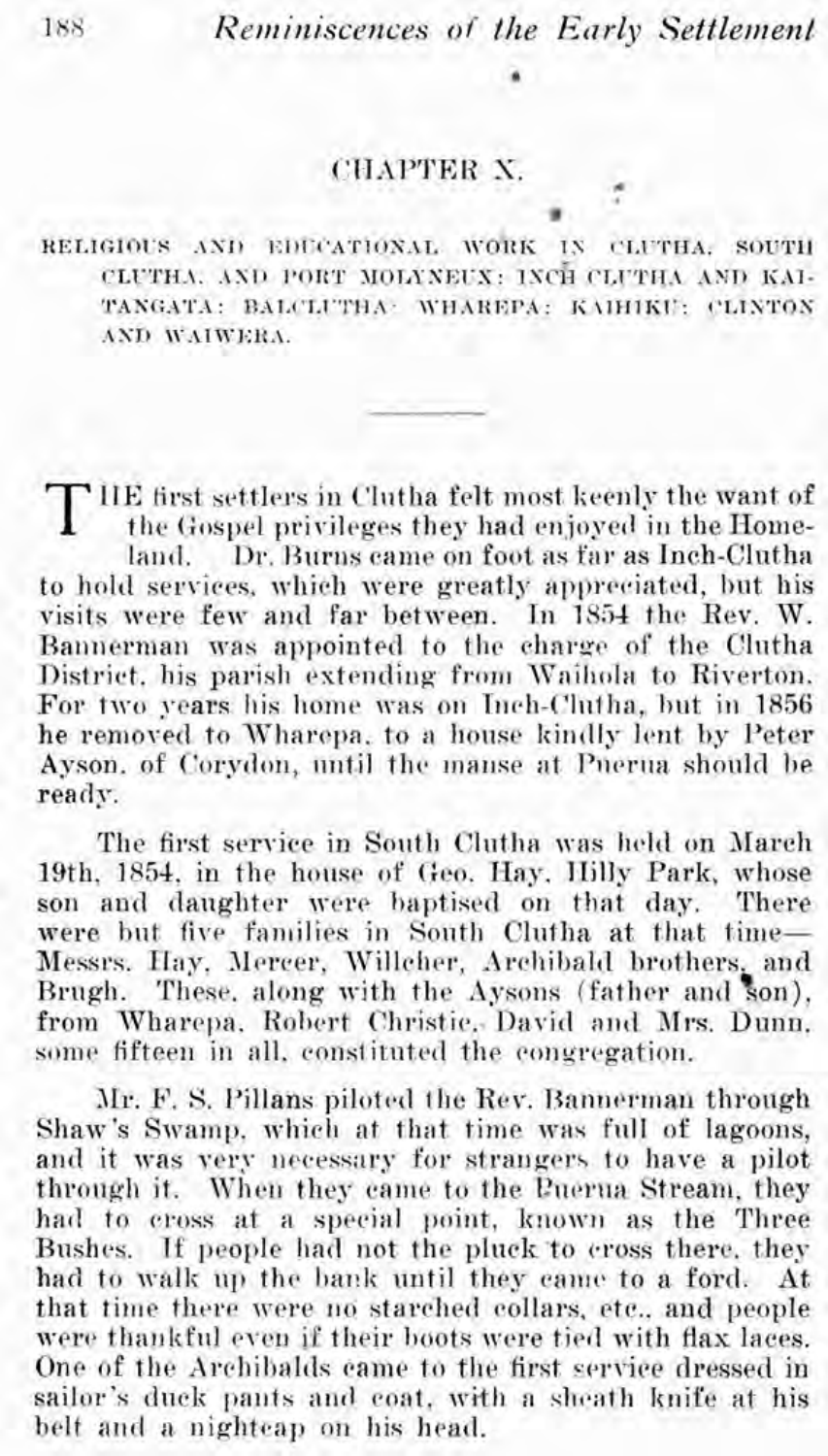The services were afterwards held every three weeks at Port Molyneux, Tokomairiro, and Inch-clutha. When a sudden rise in the Puerua rendered crossing impossible. the minister repaired to Wharepa, and by-and-by this service became a stated one. The South Clutha services were removed to Awakiki Bush, and for a short time to Underwood before the church was built. In 1856 efforts were made to build a church. The Hon. W. H. Reynolds and Mr. Arthur Burns afterwards came to the district. and Mr. Burns presented about eleven acres, adjoining the present cemetery, as a site and glebe, while Mr. Reynolds gave money to serim and paper the clurch. Messrs. Hay (father and son) sawed the timber, carrying it out of the bush to where Mr. Brugh could reach it with his sledge, and that gentleman and D. Dunn sledged it to the site. Messrs. Begg and W. Hay cut the piles, and soon the framework of the first church was erected: that was in 1858. Mr. Archibald split the shingles for the roof, and Messrs. Hay built the chimney. When the building was completed, Mr. and Mrs. W. Perkins presented the congregation with a handsome pulpit Bible. The building was an unpretentious one, but it was the free will offering of a generous people.

Services were conducted regularly in this building until 1866, when churches were erected at Puerua and Port Molyneux. At the latter place the first services were held in Thomson and Mailer's store. The site for the new church at Puerua was given by D. P. Steel at a peppercorn rental, and was afterwards gifted by T. Ord. who had purchased Steel's property when the latter left New Zealand, the only condition being that a whole seat should be reserved for all time for the family, whoever it might be, that should occupy Underwood Farm. The new building was opened by Dr. Burns, and at a social meeting held during the week, the Rev. Bannerman was presented with a handsome pulpit gown.

In 1898 the present church replaced the old one. which was showing signs of decay. It cost £463, and was opened practically free of debt. In 1857 the present manse was erected by Thomas Tolmie and William Young. It was a neat weather-board building, and Mr. Bannerman made it more comfortable by adding a clay lining. A handsome addition was made to it in 1867.

The first office-bearers in the Clutha parish were Messrs. George Hay. James Johnson. and John Geggie.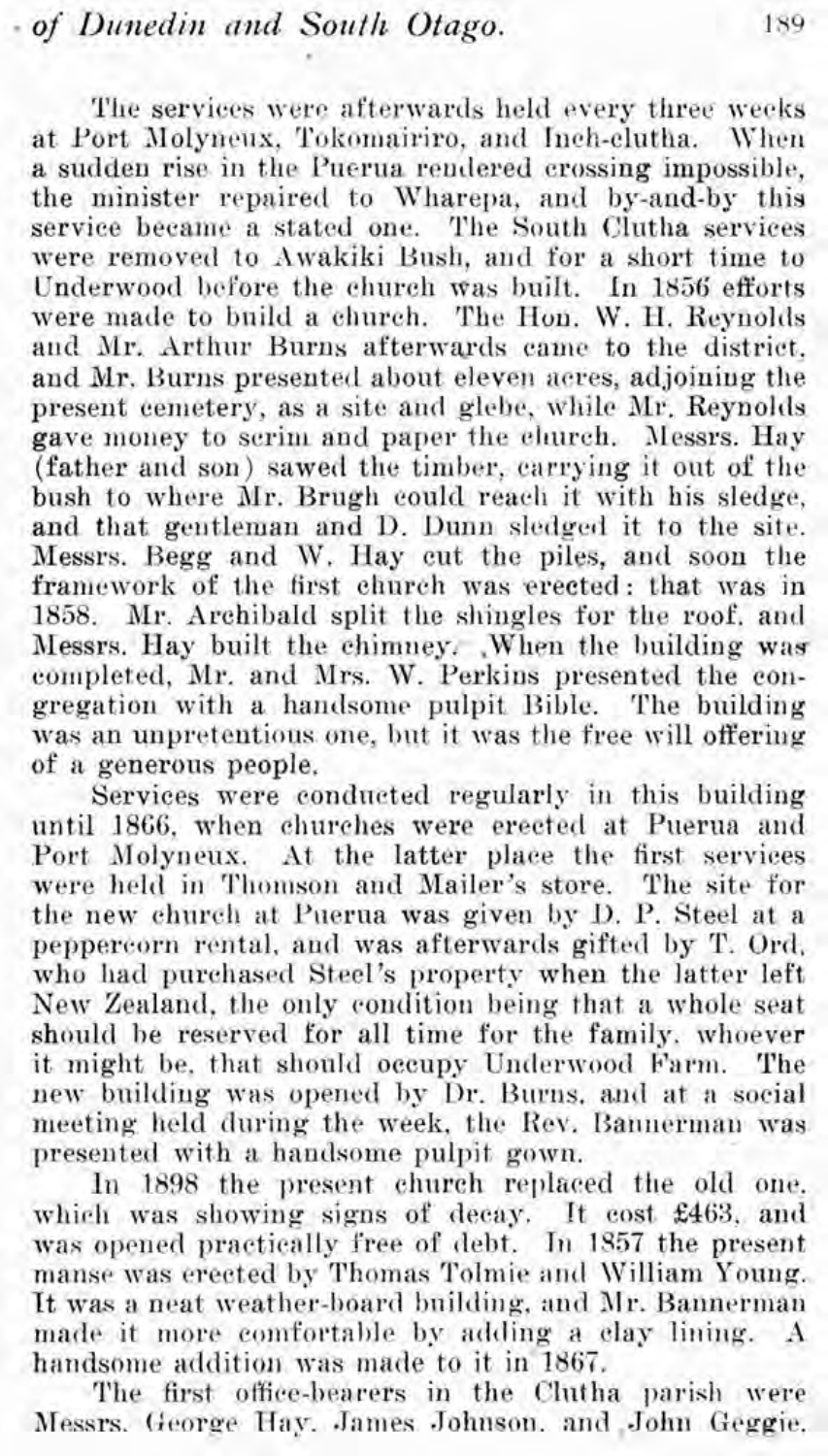who in 1858 were elected deacons, and a little later Mr. Johnson was raised to the eldership. In 1875 the deacons of the new church were Ben. Johnston, Robert Christie, John Geggie, A. Ledingham, James Marshall, W. Morton. and John Porteous. At the same time James Johnston and John and Jas. Somerville constituted the first session. At the present date (1910) the office-bearers consist of :-W. Paterson. Jas. Lamond, J. and A. Morton. J. Shields (elders). and J. A. Somerville. G. McKenzie. P. Renton. I. Dent. and R. J. Allison (managers).

In 1863 Port Molyneux had advanced so much that steps were taken to build a chnrch. and in 1864 Geo. **IIay**  went round the district to see what support would be given towards erecting a building, which could be used as a school as well as a church. So successful was he that in 1865 a building on the site of the present church was opened free of debt. The first deacons in this church were Jas. Paterson and Geo. Hay. while J. W. Thomson was the first elder. In 1875 the present church was opened by the Rev. Dr. Stuart. of Dunedin. the old building being presented to the Alexandra Lodge of Oddfellows, who removed it to its present site. The present office-bearers in the church are **Jas.** Shiels, Adam Patcrson, Wm. Peterson. A. Kilgour (elders). Wm. Hay, M. Jackman. and S. J. Harrison (managers).

Kaitangata and Inch-Clutha originally formed the ecclesiastical centre of the Rev. W. Bannerman, and services were first held in Redpath's house at the Head of the Island. There was an attendance of between 30 and 40 persons. some of whom had walked over ten miles, threading their way through tall flax and tussocks.

In 1863 these two places were erected into a parish, and in 1864 the Rey. das. Kirkland was indncted into the charge of the congregation. He laboured among the people with much acceptance till 1872, when he was suc-<br>ceeded by the Rey. J. M. Allan. Two churches were ceeded by the Rev. J. M. Allan. erected during Mr. Allan's incumbency--one at Kaitangata and the other on the Island. The bell on the Island church was the gift of Archibald Anderson. of Balmoral, one of the early settlers in the district. In 1889 Kaitangata was erected into a separate charge, the first minister being the Rev. Robert Fairmaid, who was succeeded by the Rev. Scott Allan, who was again succeeded by the present incumbent, the Rev. T. W Currie. In Inch-Clntha and Stirling **JIr.** Allan was succeeded **by** the Rev.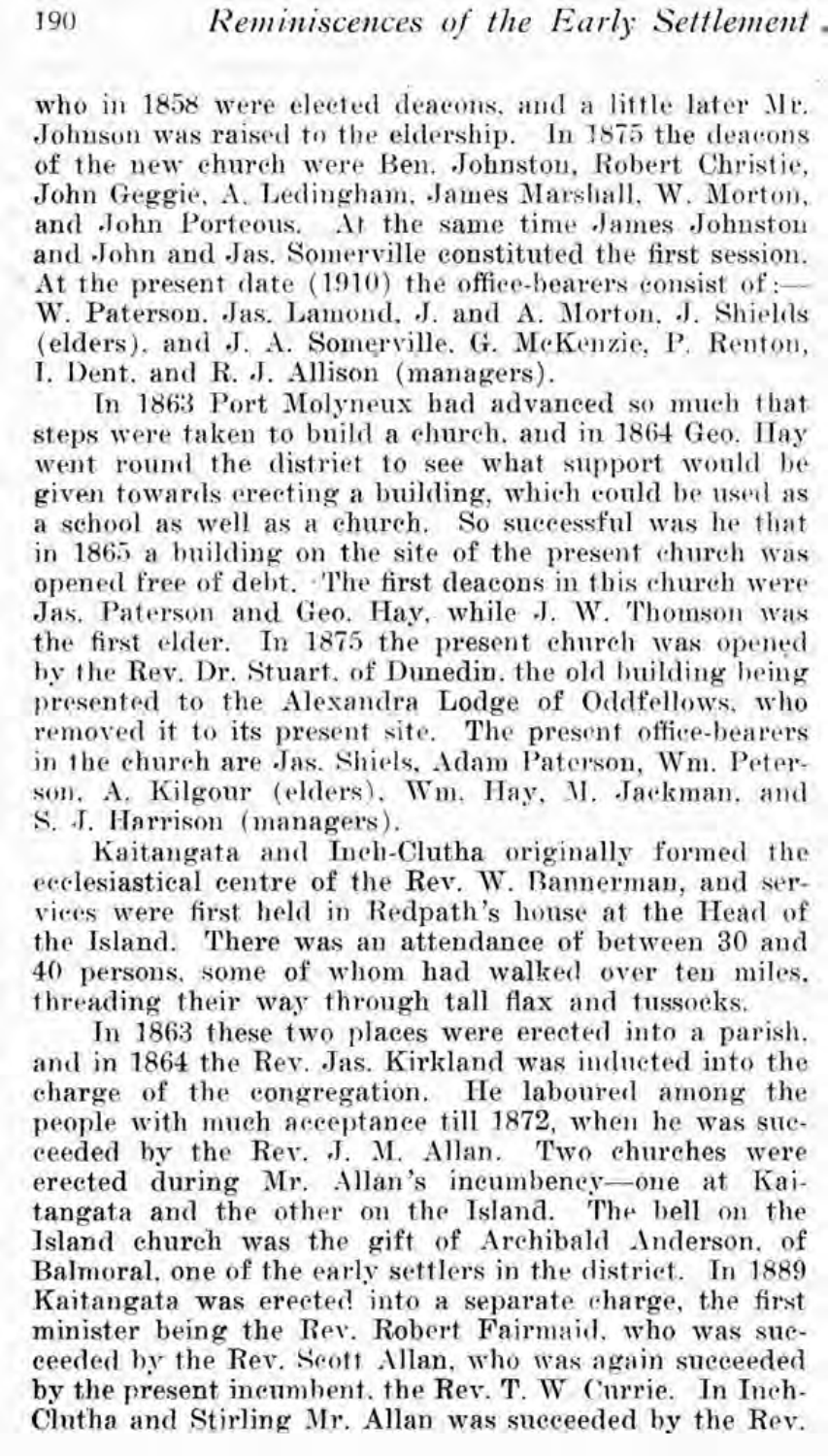W. Ramsay, who was translated to Napier, being in turn succeeded by the Rev. W. W. Brown.

The office-bearers in the Rev. W. Bannerman's time at Inch-Clutha were:-Messrs. Wm. Smith. John Darling, Alex. Grigor, Jas. Rolland, John Shepherd (elders), John Shaw, Archd. Anderson, Adam Rolland, Peter Smith, and D. McNeil (deacons). In Mr. Kirkland's time they were: Messrs. Wm. Smith, John Darling, Alex. Grigor, James Rolland, John Shepherd, Archibald Anderson (elders). John Shaw, Adam Rolland, Peter Smith, D. McNeil, Jas. Rattray, Donald Mitchell, Jas. Wylie, John McNeil, Duncan Ferguson, and James P. Maitland (deacons). Those now in office are :- Messrs. Edward Boyd. Senr., P. McSkimming, Senr., Robert MacKinlay, Thos. Parker, Jas. Lawson, Parker MacKinlay. Arthur Hislop. James Smaill, Wm. Sutherland (elders), P. McSkimming, Junr., Jas. Esson, Geo. H. Gilroy. J. G. Henderson, Geo. Harvey, Geo. Anderson, Senr., A. J. Bell, J. D. Willocks, Junr., and Alex. Renton (managers).

When Inch-Clutha was declared a sanctioned charge. the settlers in and around Balelutha were in the habit of worshipping in the old church across the river at Balmoral. In June, 1866, application was made to the Presbytery to have the district declared a preaching station. In 1867 it received full sanction, but for some time there was no ministerial settlement.

As far back as 1864 efforts had been made to erect a place of worship, and at a meeting held in the Courthouse £140 was subscribed. Further subscriptions came to hand, and enabled the Committee to proceed with the erection of a building. the contract for which was let to Winchester and Clayton, of Dunedin, for the sum of £510.

In 1870 the Rev. A. B. Arnott, M.A., was called and inducted to the charge, but after a pastorate of only two vears he resigned. He was succeeded by the Rev. John McAra, during whose incumbency a new church was built. at a cost of some £3,000. Only a small part of this sum was immediately subscribed, and for many years the congregation staggered under a load of debt. In 1879 Mr. McAra was succeeded by the Rev. George Morice, who was drowned while bathing at Port Molyneux. During these terms services were conducted at Te Houka by the Balclutha ministers, previous services being held by Rev. J. Waters, who, in 1864, held the first service in the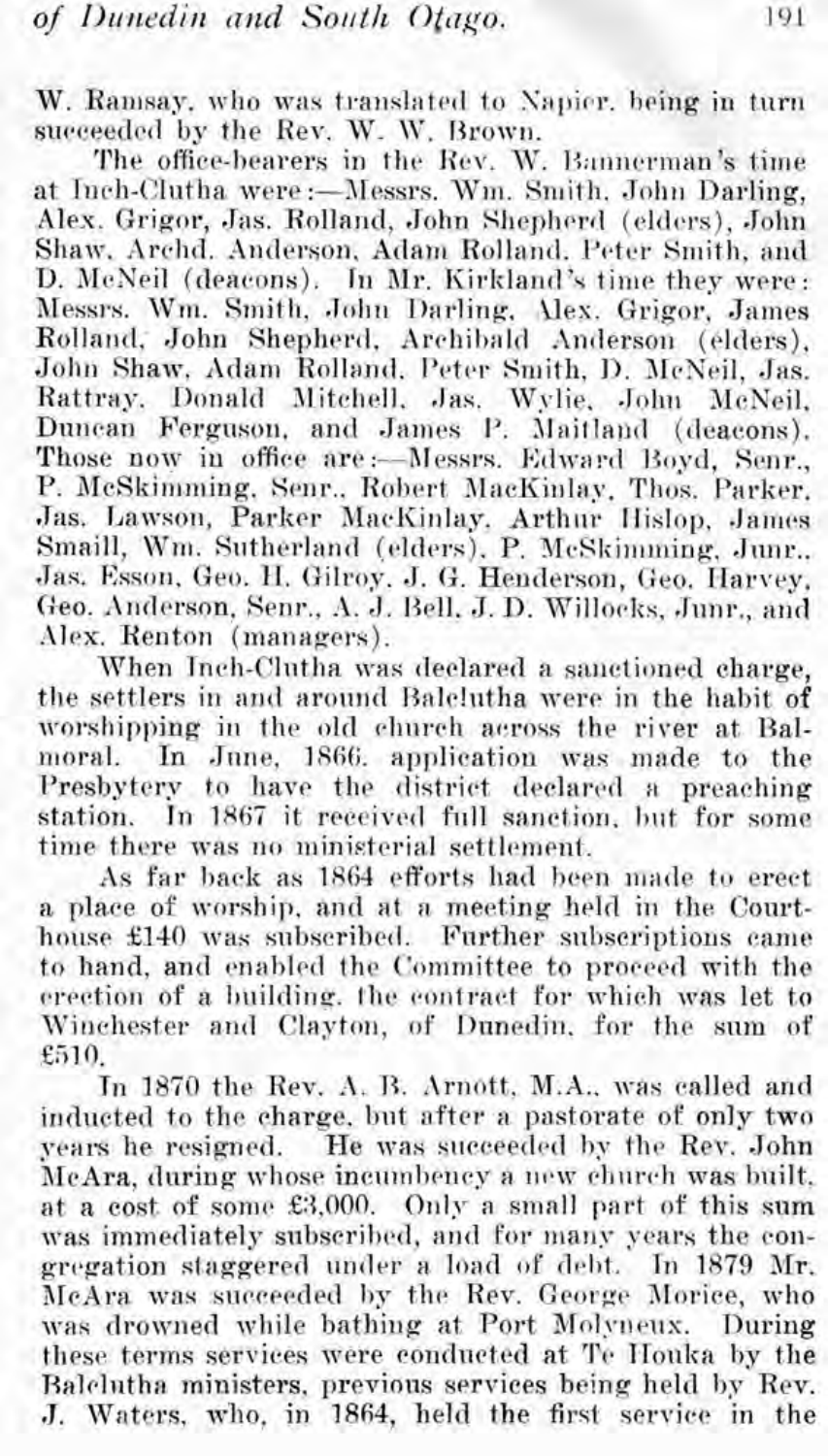district in Mr. Dallas's house. After the school was built (in 1869) services were held in it. Services were also held at Mt. Stuart and Lovell's Flat, the latter of which was soon placed under the care of a missionary, but is now a sanctioned charge, the Rev. P. B. Fraser, M.A. (recently resigned), being the first minister. Mount Stuart was added to the Waitahuna Parish, so the only remaining preaching station outside Balclutha is Te Houka.

On April 1st. 1885, after a few months' vacancy, the Rev. S. W. Currie, M.A., was inducted into the pastoral charge of the district. The first meeting of session was held on November 26th, 1866, when there were presentthe Rev. Jas. Kirkland, of Inch-Clutha, Moderator pro tem., and Messrs. Duncan McNeil, Robert Renton, and David Todd (elders). The first Deacons' Court met on December 17th, 1866, the deacons being Messrs. D. Ferguson. John McNeil, Robert Houliston, and James The present office-bearers are :- Messrs. James Rattray. Clark, Charles Dallas, Andrew Hutton, Thos. McKee, Donald Ryrie, John Sandilands, Dr. Stenhouse (elders); Wm. Boyd, R. Campbell, Wm. Dallas, Junr., D. T. Fleming. Adam Houliston, T. A. Johnston, George Moffat. Wm. McElrea, and Wm. Stevenson (managers).

At Wharepa the first services were held in Gordon and Ross's hut, in front of the Wharepa Bush, by the Rev. W. Bannerman, who, however, could preach only once a month. By-and-by a little church, which did good service both as church and school, was built on the top of the Cemetery Hill. The timber was sawn by Peter and James Ayson, while the work of erection was done by the Aysons, father and son. When the minister was absent, services were conducted by the Rev. McNicol, an old Highland minister, Messrs. C. H. Kettle, Wm. Young. John Somerville, H. McLeod, Jas. Ayson, Senr., and T. B. The singing was led in Gordon and Ross's hut Gillies. by Jas. F. Ayson, who was thus the first precentor; others assisting at different periods there and in the first church were Messrs. Waite, Peter Ayson, and James Somerville.

In 1865 Wharepa was erected into a separate charge. the Rev. John Waters being called and inducted in October of that year. In December, 1865, a contract was let to Bain and Sanderson to build a manse, the price being £540, and the new building was completed and ready for occupation on May 31st. 1866. It lasted for some forty years, when a new manse was erected on the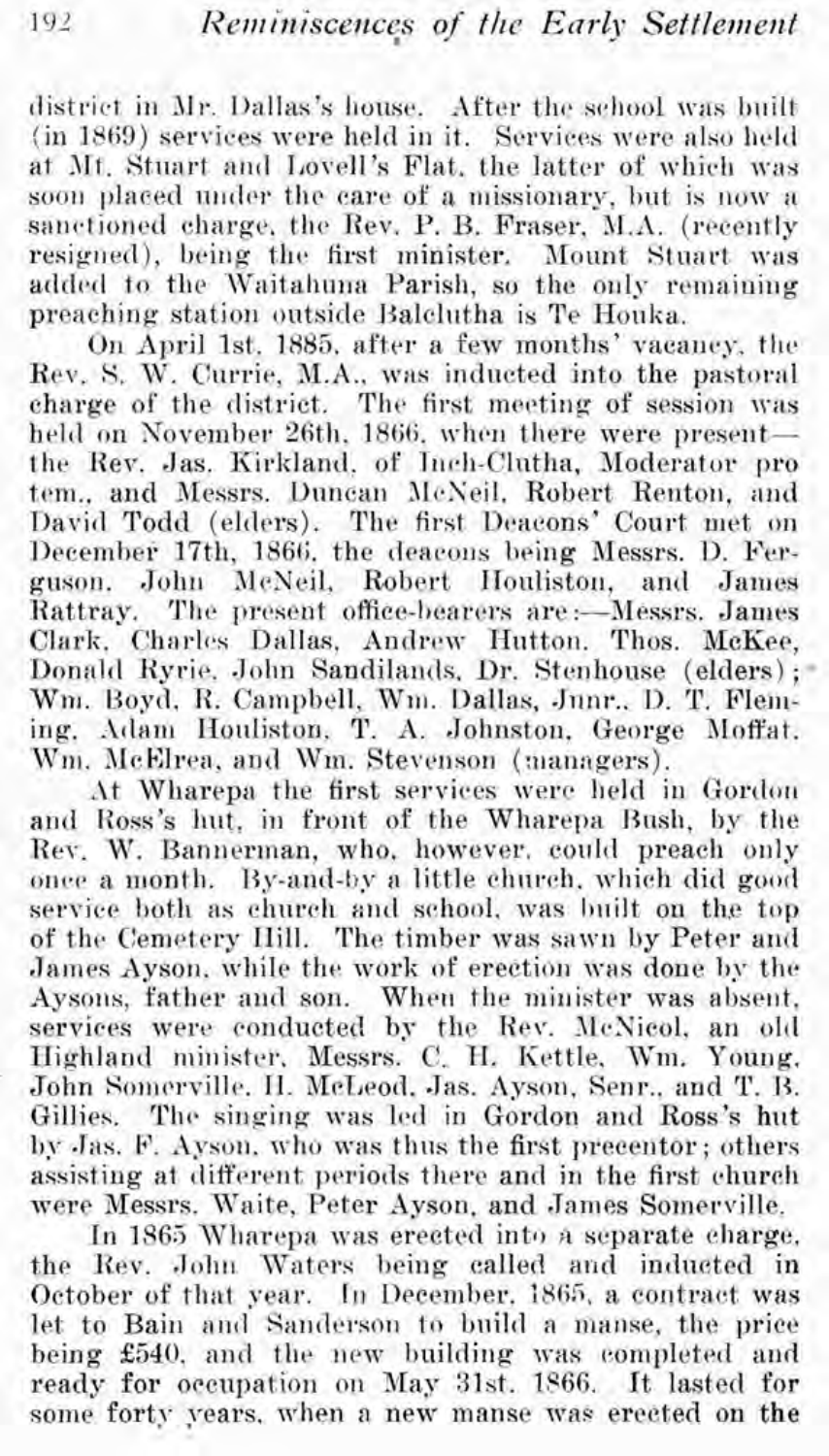same site, at a cost of about £600, R. Kerr being the successful tenderer. Towards the end of IS66 a new church in close proximity to the manse was built, the ground being donated by Geo. Munro. When this church was opened, a soiree was held, and is worthy of remembrance in that the refreshments were handed round in paper bags. Colin McKenzie and Jas. Falconer were the contractors for the building, and the settlers one and all gave their hearty assistance by carting the timber, helping to erect the frame, and in many other ways. It is said that when the new building was spoken of, Adam Borthwick offered, if the building were built of stone, £100 and all the stone from his Carterhope quarry. His offer was not accepted, and so a good donation was lost. The precentors in this church were Jas. Somerville, Jas. Wilson, Chas. Dallas, Geo. Munro for Gaelic services, T. H. Meeking, and Robt. Ayson. the latter of whom conducted the singing for abont thirty-five years, with the exception of short intervals. when he was relieved by W. W. Jlackie and G. **I3.** Somerville. When Jas. Somerville retired to attend the Puerua Church, the Wharepa people presented him with a harmonium, as a token of the esteem in which they had held his services.

On April 19th. IS66. a handsome gift of **\$33** 5s. 6d. was presented to the Rev. John Waters by David Wcir. Peter Ayson, and Donald Sutherland. on behalf of the subscribers, for the purpose of buying a horse, saddle, anti bridle. After fourteen years' service Mr. Waters resigned, being presented with a purse of sovereigns by his friends as a token of esteem. He was succeeded by the Rev. G. B. Inglis, who. for other fourteen years, prosecuted his labours with diligence and success, when he was translated to Ashburton. He was succeecled by the Rev. John Kilpatrick, now of Green Island, and he in turn was succeeded by the Rev. Jas. F. G. Orr, M.A., B.D., who, in 1909, resigned to proceed to the Home Country. Daring 1910 the parish **was** disjoined from Kaihiku, and, along with Puerua, erected into a new charge, called C!utha-Wharepa, which charge gave a hearty call to the Rev. A. Watson, of Alesandra South. The call was accepted, and the Kev. Watson duly inducted into the charge on October 27th, 1910.

The first Sunday School in the district was conductell in Wm. Young's old house by the first Mrs. Waters, who was exceedingly popular, and when she died very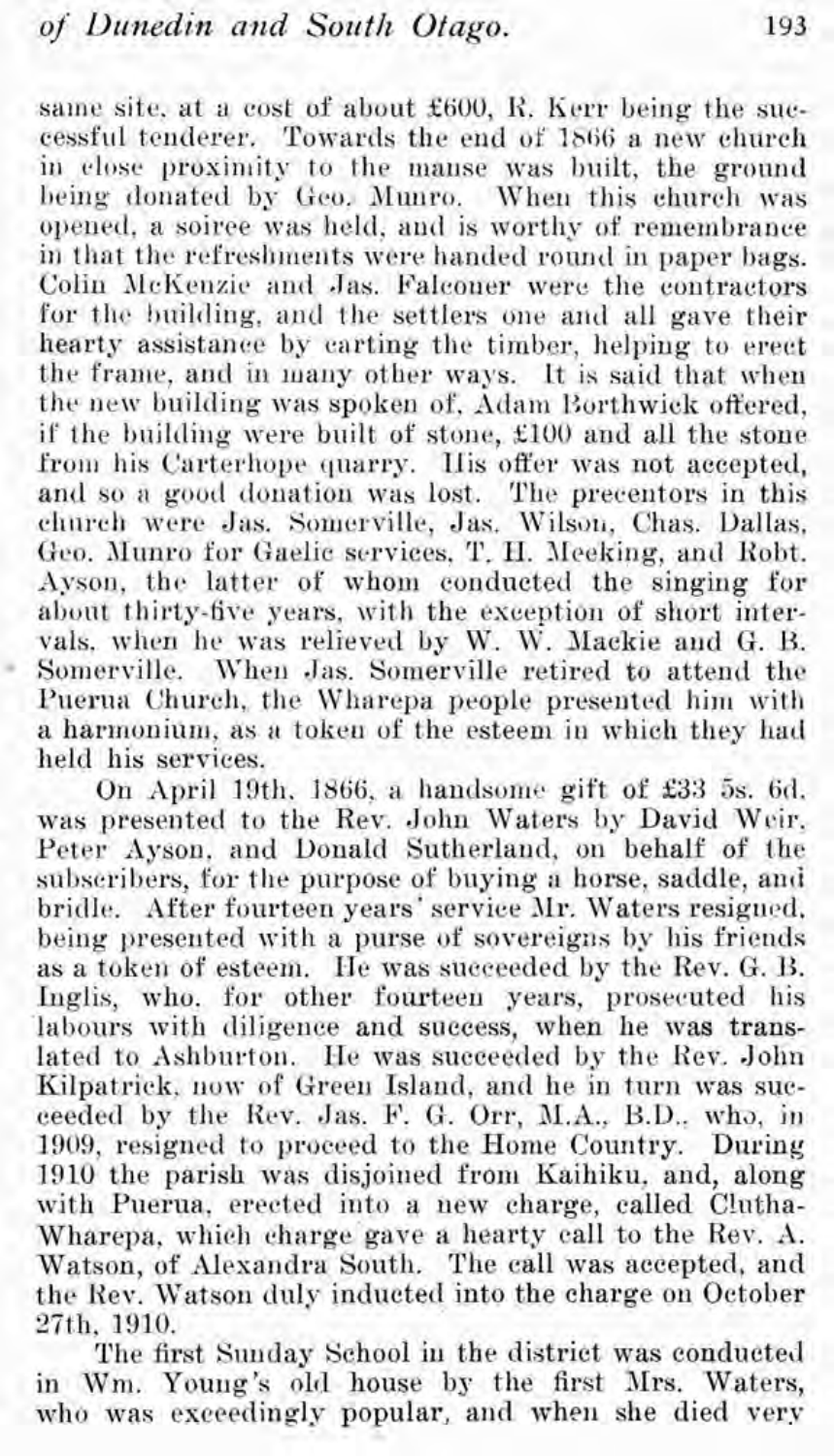genuine grief was felt by the children and everyone in the place. She had been their guide, philosopher, and friend, and round her grave the children sang the hymns she loved so well. **A** tombstone, erected in the cemetery over her grave by the ladies of the district, has carved on it a line from her fayourite hymn, "Rock of Ages": "Nothing in my hand I bring; simply to Thy Cross I cling. ''

The first office-bearers in the church were Wm. Young, H. McLeod, and Jas. Ayson (elders), and John Somerville, Jas. McNeil, and Jas. Hay (deacons). Those now in office are W. Marshall, J. Wilson, J, Sarginson, J. Gordon (elders), and J. E. Russell, T. Stewart. J. F. Ayson. R. Tweed, R. Somerville, and A. Marshall (managers) (1910).

The following account of Mr. and Mrs. Waters may here fittingly find a place, Mr. Waters being, as stated, the first minister of the Wharepa charge.

The pioneer ministers of the Presbyterian Church of New Zealand were resolute and hardy men, specially selected for the needs of a new Colony. The Rev. John Waters was an excellent specimen of the type. Strongly built and of iron constitution, he combined with the frame of the hardy North-bred Scotsman the enthusiasm of the scholar and the theologian. Born in the far Northern County of Caithness, the descendant of generations of tenant farmers, he had the fortune to he the one son selected for a University education, a much coveted distinction in those days of plain living and high thinking. After passing through the Edinburgh University Arts and Divinity Classes with some distinction, and, as was usual in those times, employing his vacations in teaching, he was duly licensed by the Free Church of Scotland. and shortly after sailed for Dunedin. Landing in July. 1865, he was called in October following to the new charge of Wharepa and Kaihiku. where he remained for fourteen years.

Mr. Waters threw himself with enthusiasm into the work of his parish and his Presbytery, and it is difficult in this generation of railways and motor-cars to rcalise what toilsome miles had then to be covered on horseback in order to attend even to the needs of a single district.

"I had Presbytery business in Invercargill once," said Mr. Waters. "I was in Dunedin, and the matter was urgent. I rode to Wharepa that day, spelled my horse that night and next morning, rode to Clinton in the afternoon, and on to Invercargill next day.?'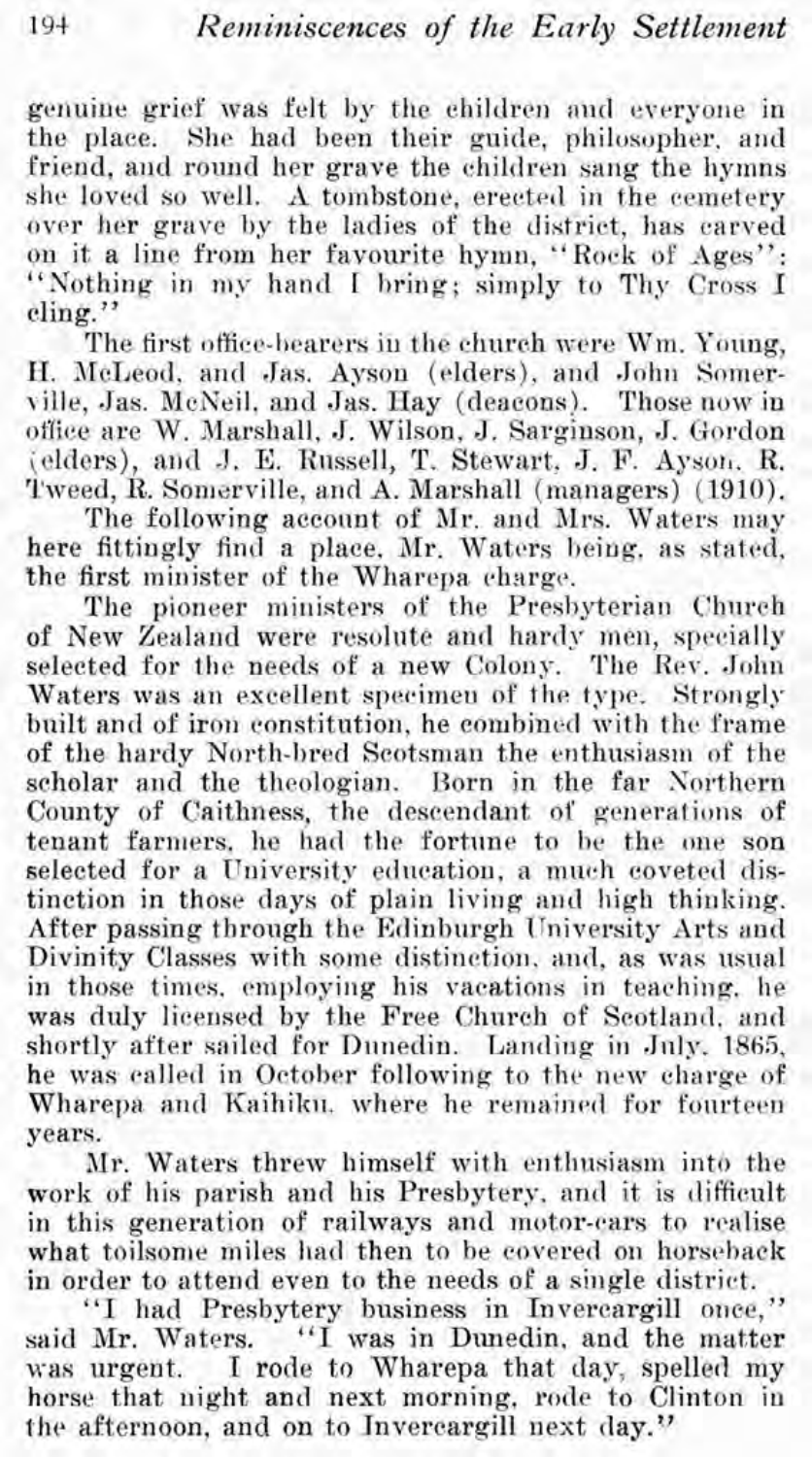"What sort of roads had you?" queried the writer.

"Oh, just tracks," was the reply, as if "just tracks" was a mere detail of no special significance.

In addition to his ministerial duties, Mr. Waters took an active interest in educational matters, and did all he could to help young men who showed an inclination to prepare themselves for entering the newly-fledged Vniversity of Otago. He also followed the politics of both New Zealand and the Homeland with great zest, and at the same time kept up his reading, theological and otherwise, with a student's enthusiasm.

Leaving Wharepa in 1879. Mr. Waters settled in Dunedin in order to secure educational advantages for his family, and for many years undertook pioneering work for the Presbyterian Church. The calls of duty took him far afield. From Stewart Island to Xorth Canterbury he was well and widely known as a painstaking and earnest pastor. who was content to supply temporary vadancies or administer Church Extension charges; and, having planted and watered whatever corner of the Vineyard might fall to his lot. to silently depart, trusting that others would reap the harvest. A man and a minister of wide experience and liberal opinions, blessed with a genial and even temperament. a sympathetic listener as well as an interesting speaker, he engaged the liking and the respect of all classes. At the advanced age of 84 he passed away, full of years, and leaving behind him many gracious memories. Of his family three survived him-Professor Waters, of the Otago School of Mines; Mr. John B. Waters. of Waters. Ritchie, and Co.; and Miss Waters, recently principal of the Dunedin Free Kindergarten.

So notice of the first minister of Wharepa and Kaihiku would be complete without some mention of the first lady of the manse. Mrs. Waters came of an ancient and honourable Edinburgh family, and accomancient and honourable Edinburgh family. panied her hnsband to Sew Zealand in 1865.

Scotch folk. especially those of the stern and serious type who formed the majority of the early Clutha settlers. are not easily impressed, and. having been impressed, do not readily adniit the soft impeachment. Nevertheless, it remains apparent even after this lapse of time that the Wharepa and Kaihiku people, both young and old. fell in lo\e with **31rs.** Waters. This is **a** serious statement to make ahout folk of the dour Covenanting and Free Kirk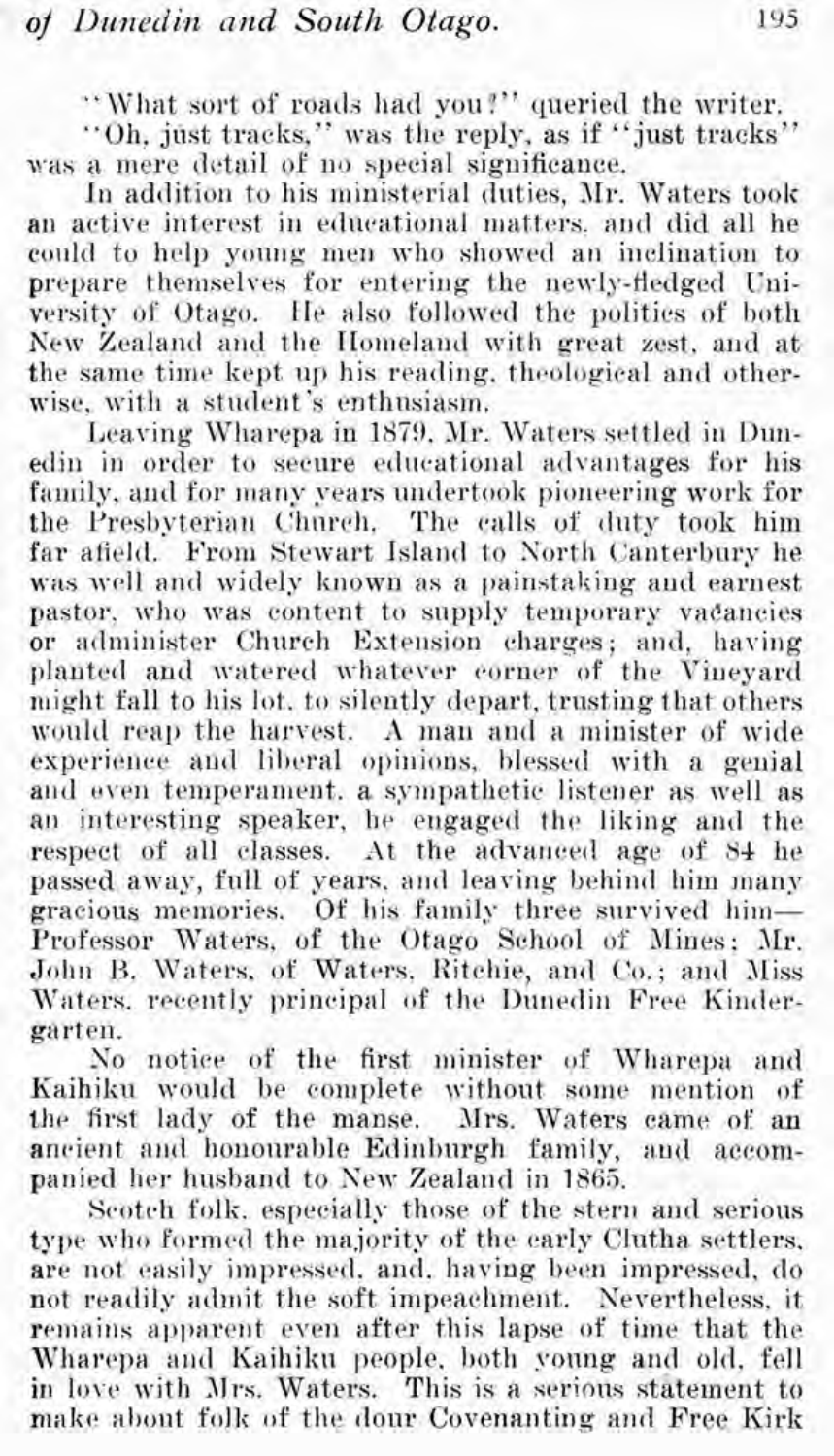

REV. JOHN AND MRS. WATERS-1865.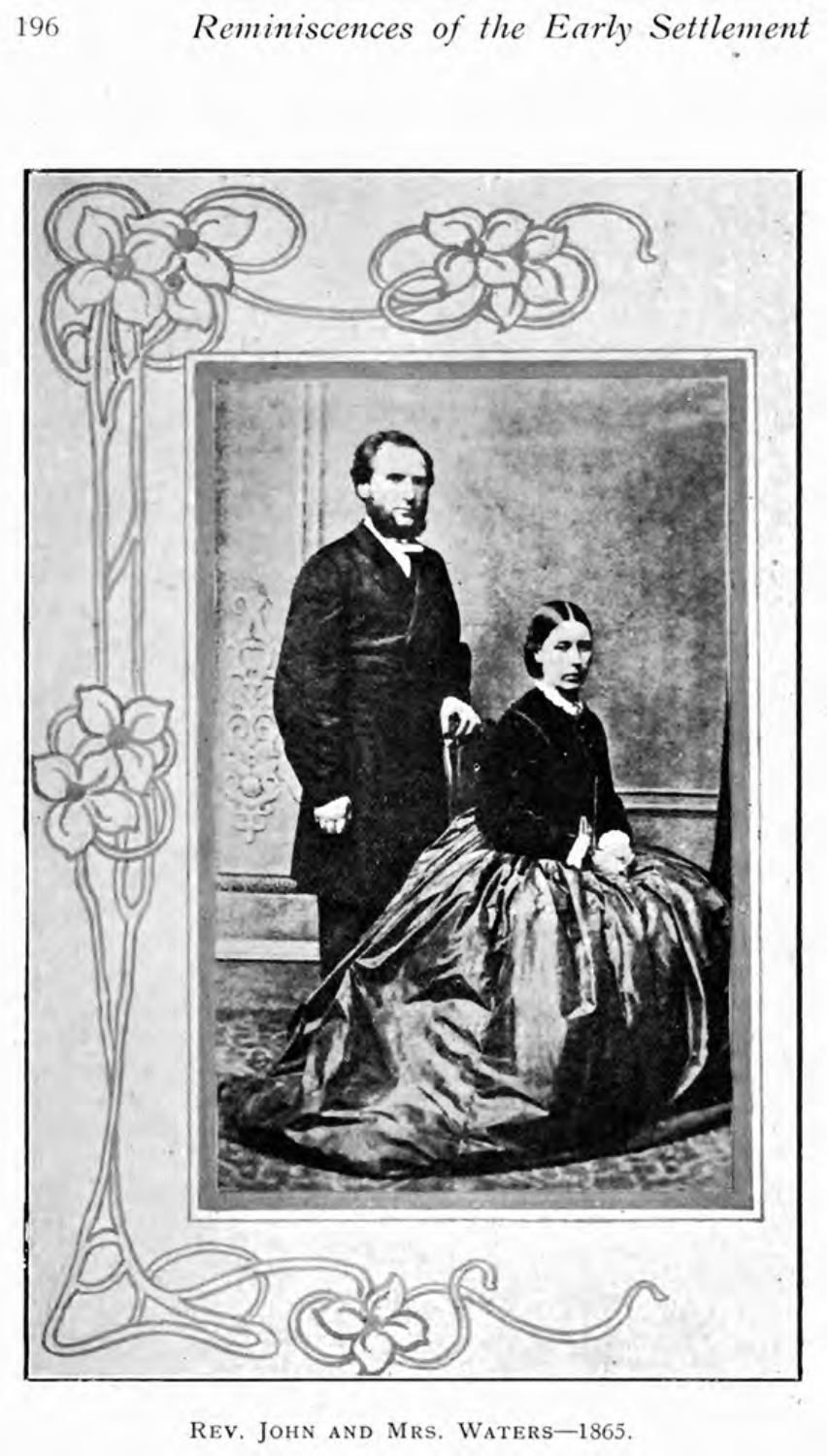breed. but it is true, and, what is still more astonishing, those who remember the minister's lady glory in it yet. Her husband commandecl respect, sympathy, co-operation, but his wife ruled in the inmost hearts of the people; and when she died, after guiding all things at the manse wisely and well for seven busy years, she left a blank which the years somehow never seemed to fill.

Highly educated, widely travelled, with a charming personality. Mrs. Waters brought to these early colonial days a gracious and refined sympathy, which left an undying impression on all who met her.

And so they pass. the minister and his wife. across this brief stage. "I am callecl away." said Sheridan on his deathbed; "I am called away to keep an imperative engagement. but I leave my inflnence with you." So map it be.

For some years the settlers in Kaihiku attended the church services at Wharepa, but in 1561 regular services were conducted in **;I** vacant house at Kaihiltu Bush, formerly belonging to John Barr, of Craigielea, Otago's first poet. As the Rev. W. Bannerman had by this time withdrawn to the Puerua, supply was given by various preachers. Kaihiku formed part of the Wharepa parish, and remained so until 1910, when it was disjoined and added to Waiwera. The first Sunday Schools in the district were held in Craigielea House. and at the house of M. Paterson, near the lower end of the district, the teachers at the former being JIiss Dalrpmple and Mr. T. H. Meeking: at the latter Mrs. Paterson. Miss Dalrymple. whose people occupied a farm at Kaihikn. receives the honour of having been the means of establishing the Otaqo Girls' High School in Dunedin.

The first office-bearers in this congregation were: $-$ A. D. and John Johnston (elders). J. Hay. M. Paterson, and J. Watt (deacons). Those at present in office are:-T. Tait. W. B. Anderson, J. F. Ayson (elders), Geo. Johnston. W. Nicol. M. Tait. R. Sutherland. John and Thos. Fleming (deacons).

Clinton originally formed part bf the extensive parish of the Rev. Jas. Urie, of Tapanui, or Pomahaka, as it was then called. In course of time (1868) it was constituted a new charge under the name of Popotunoa, and in May. 1869. the Rev. C. Connor became its first minister. His parish included Waiwera. the stations on the Pomahaka. and the lower Mataura District. A church was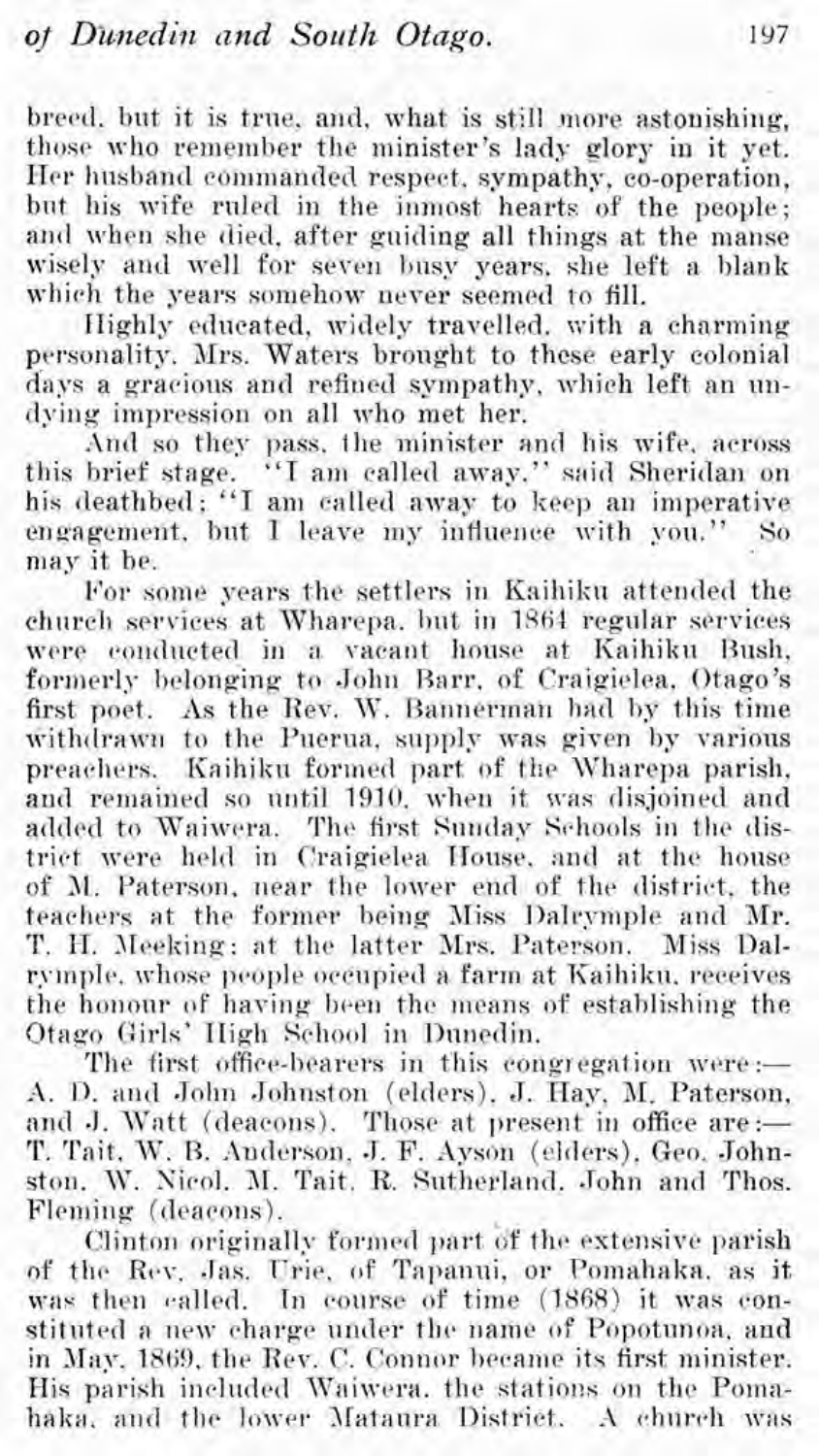erected at Wairnna. and the services at Clinton were held In the schoolhonse until a church was built.

Mr. Connor was succeeded by the Rev. D. Gordon. who was in turn succeeded by the Rev. J. **1:.** Spence. now of Waihola, he being followed at Clinton by the Rev. R. H. Blair, the present incumbent. During Mr. Spence's incumbency Waiwera was made a separate charge, the<br>Rev. J. F. McAllister being its first minister; but he remained only a few years, when he was succeeded by the present minister, the Rev. W. W. Williams. The first services in Waiwera were held in a barn belonging to David Ballingall. Campbell Thomson, manager of Ashley Downs Estate, did much to advance the evangelistic work of the district. and later John Gibson for thirty-five years provecl a keen worker in church and Snnday School.

The first session of the Popotunoa parish consisted of Messrs. Peter Clark and Wm. Irvine, and was afterwards strengthened by the addition of John Cumming, J. W. Thonison, and Jas. Taylor. The present session consists of Jas. Taylor, Jas. Roy. Jas. Cockburn, John Clark, John Campbell, Geo. B. Watt. the managers being Messrs. Gordon Sheed, John Davidson, Peter Clarke, Urwin Roy, Wm. Robb, Robert Luke, John Beattic. Peter McG. Murray, Ales. Orr, and Thos. Erskine. The elders in the Waiwera Parish, exclusive of the Kaihiku portion, are Jas. Fyfe. John Edwards. John Camley. and Wm. Mackenzie; while the Management Committee consists of Messrs. Wm. Sutherland. Jas. Sutherland. John Wright, and Robert Tait.

The want of educational facilities was greatly felt by the early settlers. and as settlement increased great was their anxiety about their children. In some places small private schools were set up, but were seldom a success. Meetings were held in the different districts. and strong representations made to the Education authorities of the (lay for the establishment of public schools. These representations were uniformly snccessful, and as years advanced facilities were. so quickly supplied that all anxiety soon disappeared.

The first school at South Clutha was near the cemetery at Pnerna. the first teacher being a Mr. J. Brydone, but he remained for only three years, and then shifted to Wharepa, where he had, before starting teaching, a section in the bush. The Education Board then appointed Mr. D. McEwan, but he died, his brother James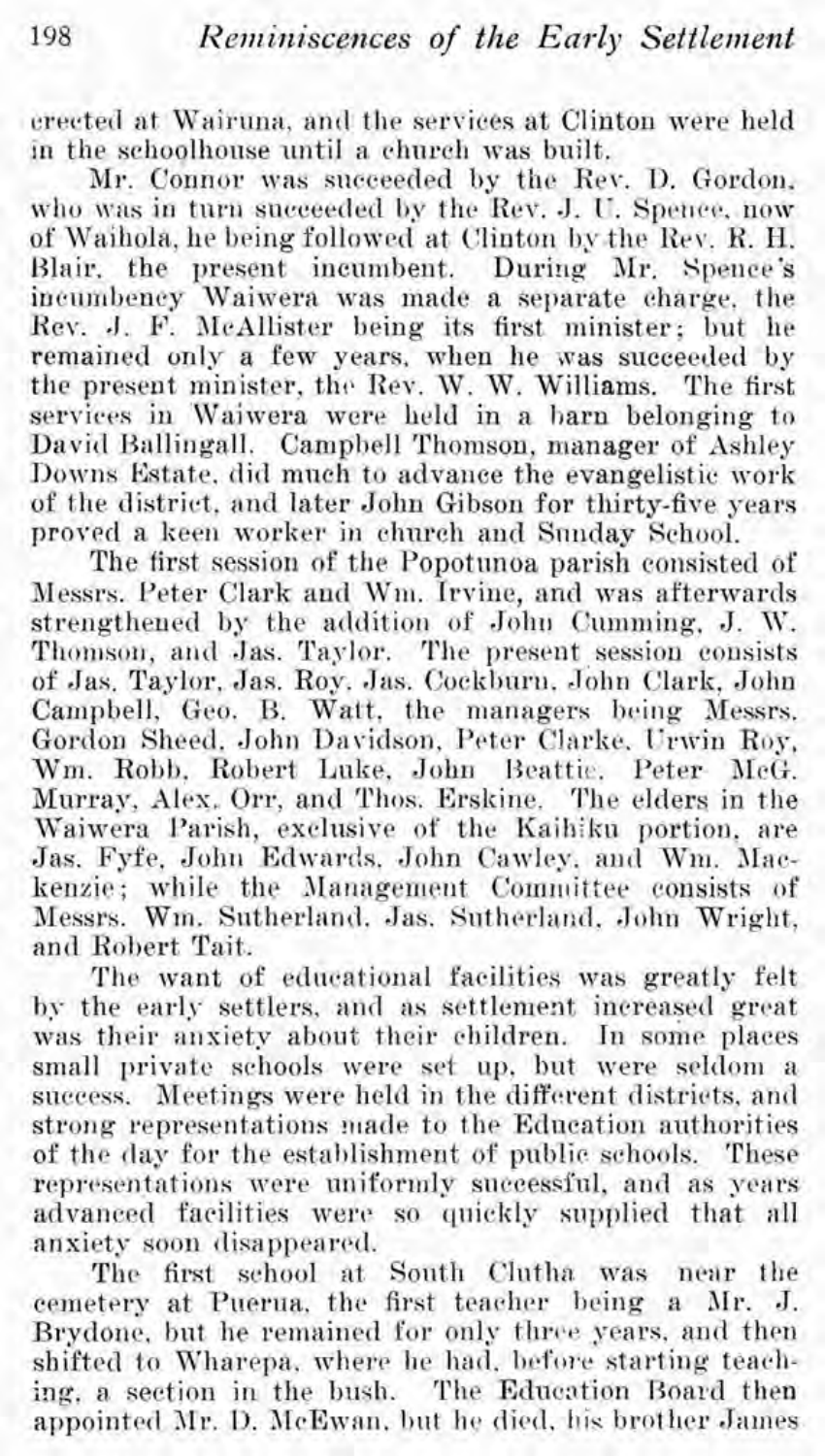taking the vacant position. James McEwan taught for<br>a number of vears, ultimately retiring to go north. He a number of years, ultimately retiring to go north. was succeeded by Mr. James Rix, who in turn was succeeded by the present teacher, Mr. S. J. Harrison.

Port Molyneux did not possess a school till 1865. when a building was erected which served both as school and church. The first schoolmaster was Mr. John Steven, afterwards the Rev. John Steven, of Papakaio, who opened a school in a cottage belonging to a Mr. Binnie, in R. **L.** Hegg's private township. When the new school was built. Mr. Steven was appointed teacher, but in 1866 he left to go to Waihola. Mr. J. Forbes was the next teacher. but he remained for only a year. when he left for the Home Country. Other teachers jn regular order were :-- Messrs. G. B. H. Hewitt. Geo. Wilson, T. D. Thomson, Wm. Miller, Wm. Hay, A. Purves, W. Waddell, Jas. McNeur, Miss Greig, and Miss Grono. In 1874 a new school was erected, but owing to the decrease in children was closed for about three years. from 1901 to 1904, when it was reopened, Miss Grono being the teacher. Further along the beach was the Maori school. the first teacher of which was Miss Jones, afterwards Mrs. G. B. Inglis. Other teachers were Mrs. McGavin and Miss Vanderhoven, afterwards Mrs. Carrick.

In 1858 the Provincial Government sent Home for some teachers, among whom was Alex. Grigor. who arrived in the "Three Bells" in 1858. Immediately on arrival Mr. Grigor was sent to Inch-Clutha. The first school was held in the little church at the head of the island, and was attended by from 10 to 15 children. In 1859 a new school building, consisting of school and dwelling-house, was built by W. Willocks and A. Begg, and in 1875 a separate school was erected. Shortly afterwards this Jlr. Grigor went to Halclutha. and Mr. Jas. McNeur took his place. The last school building was swept away in the 1878 flood, but the second one still remains, being leased to a Mr. Henderson. In 1903 another school was built at the foot of the island, and was taught by Mr. Grigor, who had been transferred from Balclutha.

Wharepa was the first district in the Clutha to be blessed with the benefits of a school. At a very early date  $(1855)$  a Mr. Waite. who had a section at the west end **of** the Wharepa Rush, opened a private school. For some time he taught in his own house, and when the first public school was built, he was appointed the first teacher.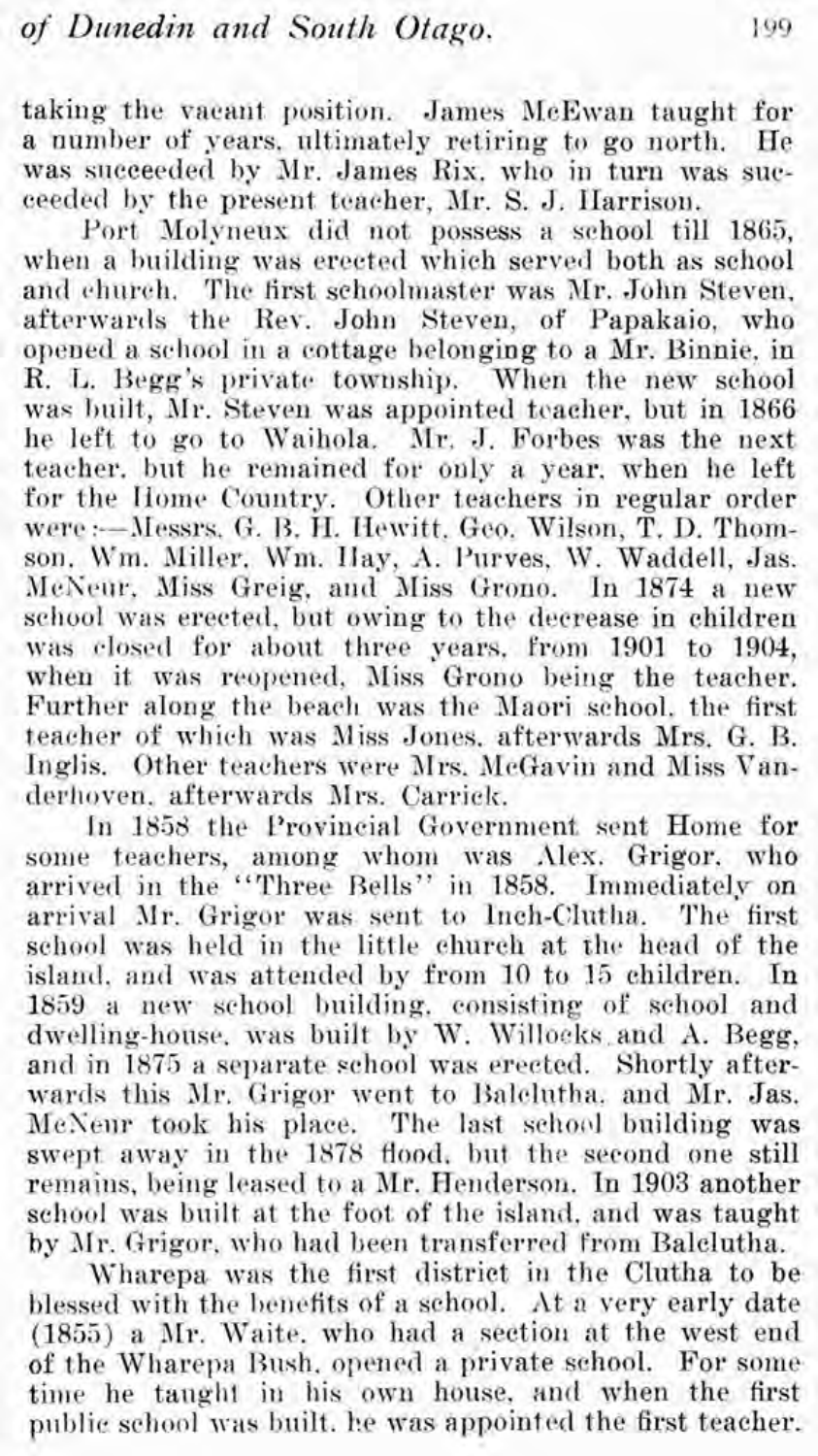The school was built in front of the bush, and did duty for several years, until the attendance increased so much that the school was held in the first church, the school building being then used as a dwelling. Before this change came. Mr. Waite resigned, and Mr. H. McLeod was appointed teacher. He held office till April 5th, 1866, when he was succeeded by Mr. Ings, of Arrowtown, who was still in office when the school was shifted to the present site, the new building being erected by one JIc-Kinlay, a carpenter from Stirling. In 1866 Mr. Ings resigned to go to the West Coast, and Mr. T. H. Meeking, the teacher at Kaihiku, succeeded to the position. He retired in 1877, and was succeeded by Mr. W. Waddell.<br>In 1881, Mr. Waddell, resigned, and Mr. Huje was 1881 Mr. Waddell resigned, and Mr. Huie was appointed. He resigned in 1885, when Mr. Wilson received the position, which he held until June, 1911, when he was transferred to Awamoko. North Otago, being succeeded by 3lr. McLay, the present teacher.

Of the early Wharepa scholars, some have matie their mark in the professional world, one especially being worthy of mention-viz., Dr. W. L. Christie, who was the first New Zealander to gain the M.B. degree. Dr. Christie was almost a native of Wharepa, and is now practising as a physician in Kristol, England.

The first school in Waitepeka was opened on the 24th February, 1868. The building was built of wattle and dab. and cost £30. W. Harrhy did the woodwork, and Jas. Marshall the clay work. It was built near the Main road, leading to Port Molyneux. By 1870 the school had become too small, so the Education Board had a new one erected on the present site, at a cost of  $$175$ , and shortly afterwards an addition was made to it. In 1871 a dwelling-house was erected, at a cost of £250. The first teacher was Air. John Porteous, who held office for nearly twentyseven years, resigning in 1894, when he was succeeded hy Mr. L. Pope. Mr. Pope remained a very short time. being succeeded by Mr. J. Davidson, on whose death Mr. Bringans received appointment, and after a few years was succeeded by Miss McCallum. who resigned to take up a position in the North-East Valley School. Miss Reid was the next teacher, and was succeeded by Miss Long, from Matakanui. who in turn was followed by a Miss Masters.

On June 15th, 1865. a public meeting was held in Balclutha to arrange for the selection of a separate school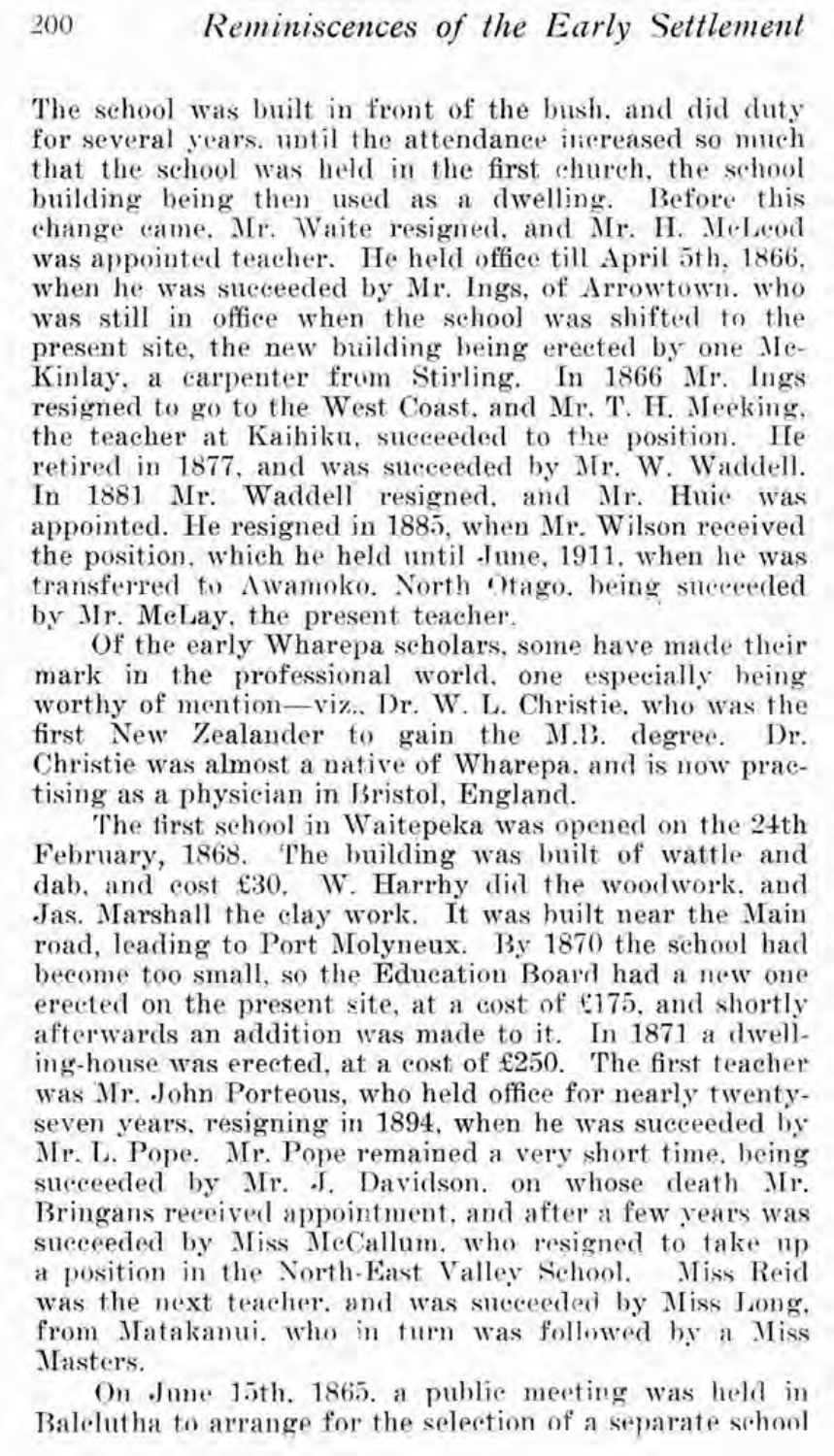district, the children up to that time having attended the Inch-Clutha School. Mr. Hislop was present, and it was arranged that a side school should be established, the Education Board offering a salary of  $£50$  and £15 in aid of the rent of a building. Later on steps mere talten to raise the status of the school. and the Forerunner of the present building was erected. A Mr. Hall was appointed the first teacher, but his services mere lost to the district, and Mr. Todd was appointed. Some years later Mr. A. Grigor, of the Inch-Clutha School, was transferred to Balclutha, and occupied the position for many years, when, owing to failing health, he was transferred to the Matau School. He was succeeded by Mr. Pope, who was in turn succeeded by the present teacher. Mr. W McElrea, B.E. At Te Houka a school was opened in 1869. Mr. James McNeur being the first teacher.

The first school in Kaihiku was a private one kept by AIr. T. **11.** Jleeking. In 1864 the Rdneation Board was approached, and granted a salary of £75 a year, which was supplemented by the school fees. A small sum was also given as the rent for a building. Mr. Meeking then built a small addition to his house, about 16 ft. square, as a schoolroom. This room had the ground for a floor. This room had the ground for a floor. covered with rough slabs, while round logs were used as seats. In 1866 Mr. Meeking was appointed to Wharepa. and in 1868 a more central school building mas erected, Mr. T. Paterson being placed in charge. One of the Kaihiku scholars. Peter S. Hay, went to the University, and was the first student in New Zealand on whom the degree of M.A. was conferred. Mr. Hay became Engineerin-chief to the Colony. and very general regret was expressed at his early death.

Ill-health cwmpelled JIr. Paterson to resign his office. and in 1875 he was succeeded by Mr. W. J. Moore. Other teachers in Kaihiku were Messrs. Auger. Clark, Mitchell, Methven. Menzies, and Misses Grigor, Anderson, and Hammond, the last of whom now occupies the position.

In Waiwera District no steps to huild a school were taken until 1868 or 1869. the pupils attending the Wharepa and Kaihiku Schools. In those early days distance and want of roads formed no such hngbesrs to the people as they are in these advanced times. The first school was on the Main Sonth road. and was ot first'in charge of a Mr. W. Hay. who was succeeded by a Mr. W. Chisholm. Mr. Chisholm was followed by Mr. Wright,